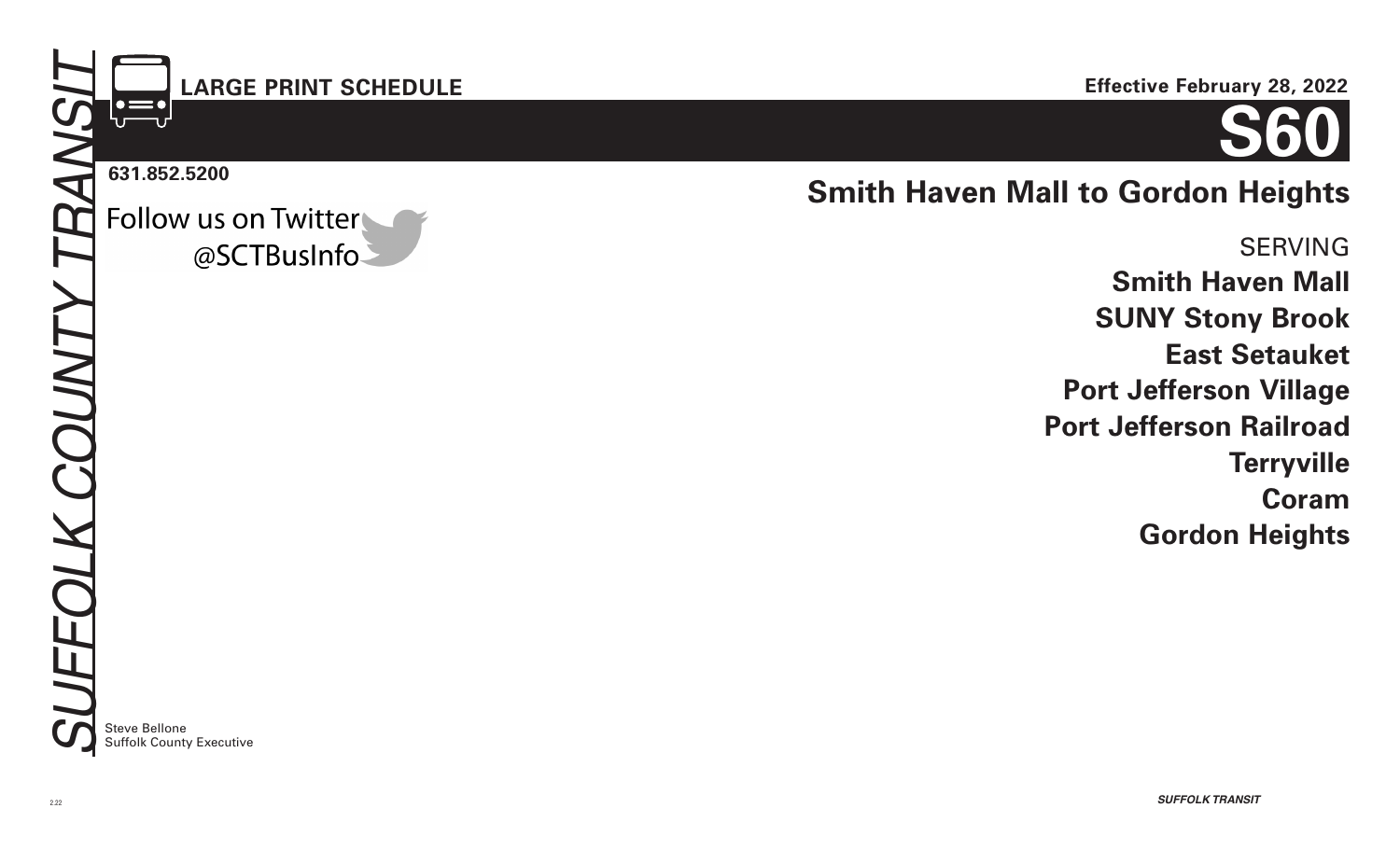## **Suffolk County Transit Fares**

| Youths 5 to 13 years old.                                                       |  |
|---------------------------------------------------------------------------------|--|
| Students 14 to 22 years old (High School/College ID<br>required).               |  |
| Children under 5 years old  FREE<br>Limit 3 children when accompanied by adult. |  |
| <b>Senior, Person with Disabilities, Medicare Card</b>                          |  |
| Holders and Suffolk County Veterans 75 cents                                    |  |
| Personal Care Attendant FREE                                                    |  |

When traveling to assist passenger with disabilities.

**Transfer** . . . . . . . . . . . . . . . . . . . . . . . . . . . . . . . . 25 cents

- Available on request when paying fare
- Good for two (2) connecting buses
- Valid for two (2) hours from time received
- Not valid for return trip
- Special restrictions may apply (see transfer)

## **Suffolk County Transit Service: Observed Holidays**

No service New Year's Day, Memorial Day, Independence Day, Labor Day, Thanksgiving Day or Christmas Day.

## **Passengers Please**

- Have exact fare ready; driver cannot handle money.
- Passengers must deposit their own fare.
- Arrive earlier than scheduled departure time.
- Tell driver your destination.
- SCT drivers are required to announce major bus stop locations.
- Smoking, drinking, eating and playing of radios is prohibited on buses.

## **Bike Racks**

Available on all Suffolk County Transit (SCT) bus routes.

## **Reduced Fare Program for Seniors, Persons with Disabilities and Medicare Card Holders**

Persons with valid, municipally issued cards identifying them as at least 60 years old or mentally or physically disability may ride for the reduced, one-way fare. A valid Medicare Card is also accepted as ID. Persons must display their ID card to the driver when paying the fare to ride at the reduced rate.

## **For ID information:**

| <b>Seniors ID</b>           | 631.853.8200 |
|-----------------------------|--------------|
| <b>Handicapped ID</b>       | 631.853.8333 |
| <b>Hearing Impaired TTY</b> | 631.853.5658 |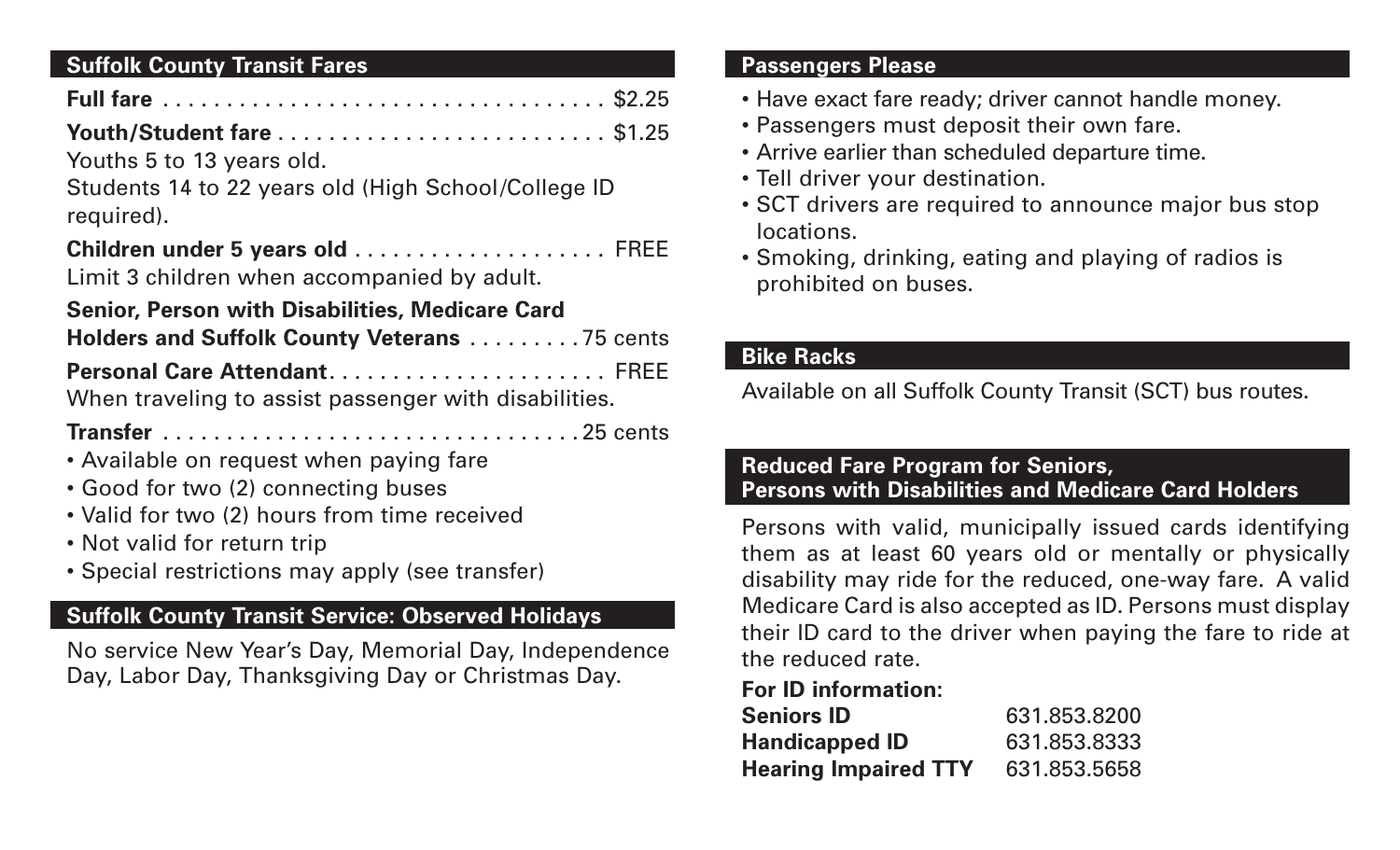#### **Persons with Disabilities**

Upon request, drivers will assist wheelchair passengers while boarding and leaving lift/ramp and with use of securement device. Use of wheelchair lifts/ramps also available to passengers using walkers, canes, braces or who are otherwise mobility-impaired. Person traveling with respirator or portable oxygen supply are permitted to ride SCT buses. Service animals to accompany disabled passengers are also permitted.

### **SCAT Paratransit Services**

Paratransit Bus Service is available to ADA eligible passengers. To register or for more information, call Office for People with Disabilities at 631.853.8333.

## **Additional Transit Services**

| <b>HART, Huntington Area Rapid Transit  631.427.8287</b> |  |
|----------------------------------------------------------|--|
| NICE, Nassau Inter-County Express 516.336.6600           |  |
| MTA Long Island Rail Road 718.217.5477                   |  |
| 511Y Rideshare  511 and say "Rideshare"                  |  |

#### **Suffolk County Transit Information**

Questions, Suggestions, Complaints? **Suffolk County Transit Information Service 631.852.5200**

Monday – Friday from 8:00am to 4:30pm

#### **S60 Connecting Service**

| Route No.     | <b>Location of Connecting Bus</b> |
|---------------|-----------------------------------|
| S56, S57, S58 | <b>Smith Haven Mall</b>           |
| S59, S62, S63 | <b>Smith Haven Mall</b>           |
| S69, 3D, 6B   | <b>Smith Haven Mall</b>           |
| S58, S61, 6A  | Coram                             |
| S61, S62, S69 | Port Jefferson                    |
| S76           | Port Jefferson                    |
| S69, 3D       | <b>SUNY Stony Brook</b>           |

#### **Long Island Rail Road Connections**

Port Jefferson – Port Jefferson Branch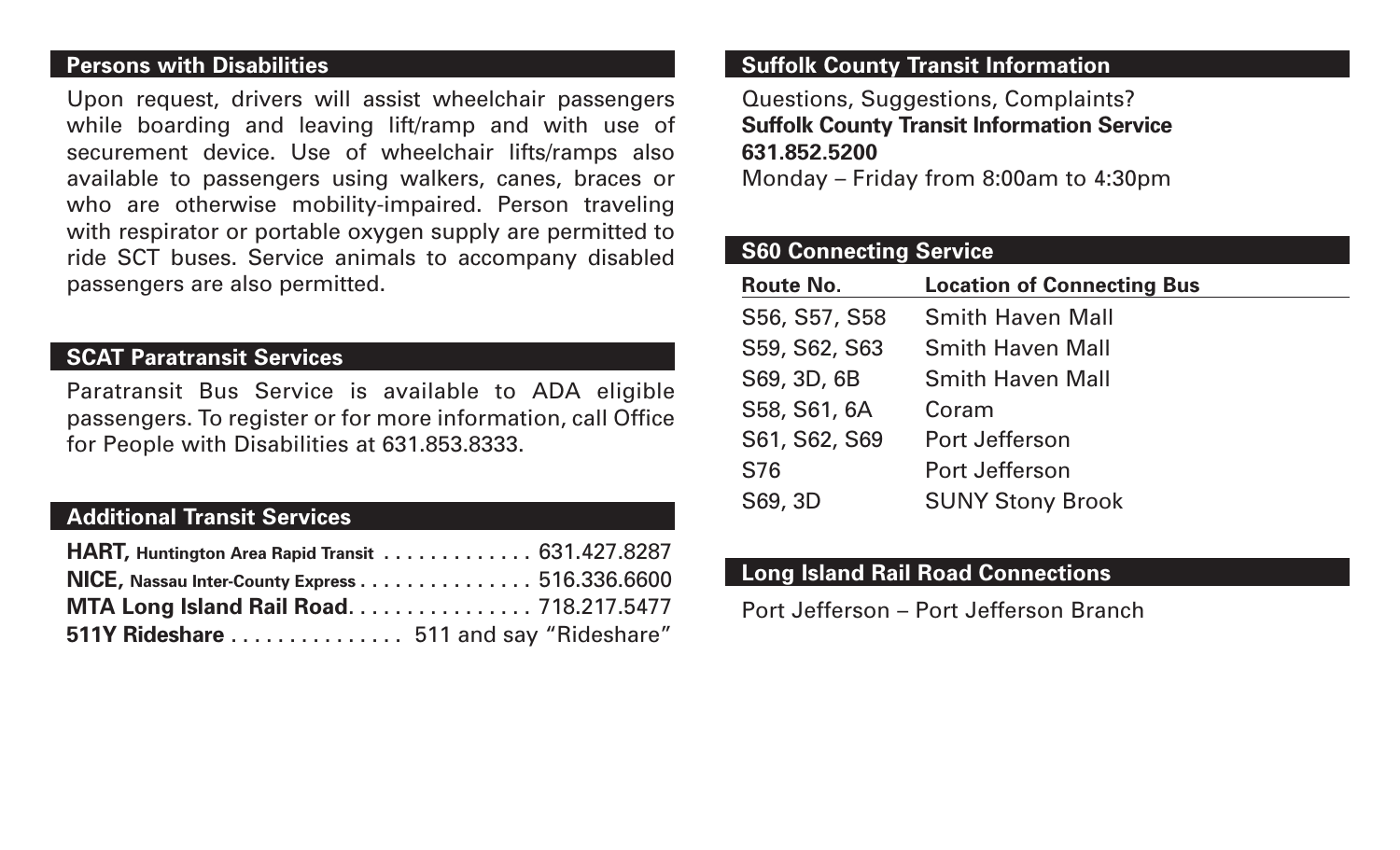|                                            | <b>S60 Westbound Service</b> |                |                     |                   |                                             |                                 |                          |                              | Gordon Heights, Coram, Port Jefferson, SUNY Stony Brook to Smith Haven Mall |                                   |                                          |                                                 |                                          |                                          |                              |                        |
|--------------------------------------------|------------------------------|----------------|---------------------|-------------------|---------------------------------------------|---------------------------------|--------------------------|------------------------------|-----------------------------------------------------------------------------|-----------------------------------|------------------------------------------|-------------------------------------------------|------------------------------------------|------------------------------------------|------------------------------|------------------------|
| Gordon<br><b>Heights</b><br><b>Hawkins</b> | Coram                        | Coram          | <b>Terryville</b>   | Port<br>Jefferson | Port<br><b>Jefferson</b><br><b>Railroad</b> | <b>Port</b><br><b>Jefferson</b> | Port<br><b>Jefferson</b> | Port<br>Jefferson<br>Village | <b>East Setauket</b><br>N. Country Rd.                                      | <b>Setauket</b><br>N. Country Rd. | <b>Stony</b><br><b>Brook</b><br>S.U.N.Y. | <b>Stony</b><br><b>Brook</b><br><b>S.U.N.Y.</b> | <b>Stony</b><br><b>Brook</b><br>S.U.N.Y. | <b>Stony</b><br><b>Brook</b><br>S.U.N.Y. | <b>Stony</b><br><b>Brook</b> | Lake<br>Grove<br>Smith |
| Ave.<br>Smith La.                          | Homestead<br>Village         | Coram<br>Plaza | Terryville<br>Plaza | Shopping<br>Plaza |                                             | Mather<br>Hospital              | St. Charles<br>Hospital  |                              | (NYS 25A)<br>Gnarled Hollow Rd.                                             | (NYS 25A)<br>Bennetts Rd.         | University<br>Hospital                   | Student<br>Union                                | Tabler, Roth,<br>& Kelly Quads           | South<br>Campus                          | Coventry<br>Mall             | Haven<br>Mall          |
|                                            |                              | 6:15           | 6:22                | 6:30              | 6:32                                        | 6:33                            | 6:34                     | 6:35                         | 6:40                                                                        | 6:42                              | 6:45                                     | 6:50                                            | 6:51                                     | 6:53                                     | 7:00                         | 7:05                   |
| 6:30                                       | 6:40                         | 6:45           | 6:52                | 7:00              | 7:05                                        | 7:07                            | 7:09                     | 7:11                         | 7:17                                                                        | 7:21                              | 7:25                                     | 7:30                                            | 7:31                                     | 7:33                                     | 7:40                         | 7:50                   |
| 7:30                                       | 7:40                         | 7:45           | 7:53                | 8:00              | 8:05                                        | 8:07                            | 8:09                     | 8:11                         | 8:17                                                                        | 8:21                              | 8:25                                     | 8:30                                            | 8:31                                     | 8:33                                     | 8:40                         | 8:50                   |
| 8:30                                       | 8:40                         | 8:45           | 8:53                | 9:00              | 9:05                                        | 9:07                            | 9:09                     | 9:11                         | 9:17                                                                        | 9:21                              | 9:25                                     | 9:30                                            | 9:31                                     | 9:33                                     | 9:40                         | 9:50                   |
| 9:20                                       | 9:30                         | 9:45           | 9:53                | 10:00             | 10:05                                       | 10:07                           | 10:09                    | 10:11                        | 10:17                                                                       | 10:21                             | 10:25                                    | 10:30                                           | 10:31                                    | 10:33                                    | 10:40                        | 10:50                  |
| 10:20                                      | 10:30                        | 10:45          | 10:53               | 11:00             | 11:05                                       | 11:07                           | 11:09                    | 11:11                        | 11:17                                                                       | 11:21                             | 11:25                                    | 11:30                                           | 11:31                                    | 11:33                                    | 11:40                        | 11:50                  |
| 11:20                                      | 11:30                        | 11:45          | 11:53               | 12:00             | 12:05                                       | 12:07                           | 12:09                    | 12:11                        | 12:17                                                                       | 12:21                             | 12:25                                    | 12:30                                           | 12:31                                    | 12:33                                    | 12:40                        | 12:50                  |
| 1:00                                       | 1:10                         | 1:15           | 1:23                | 1:30              | 1:35                                        | 1:37                            | 1:39                     | 1:41                         | 1:47                                                                        | 1:51                              | 1:55                                     | 2:00                                            | 2:01                                     | 2:03                                     | 2:10                         | 2:20                   |
| 2:00                                       | 2:10                         | 2:15           | 2:23                | 2:30              | 2:35                                        | 2:37                            | 2:39                     | 2:41                         | 2:47                                                                        | 2:51                              | 2:55                                     | 3:00                                            | 3:01                                     | 3:03                                     | 3:10                         | 3:20                   |
| 3:00                                       | 3:10                         | 3:15           | 3:23                | 3:30              | 3:35                                        | 3:37                            | 3:39                     | 3:41                         | 3:47                                                                        | 3:51                              | 3:55                                     | 4:00                                            | 4:01                                     | 4:03                                     | 4:10                         | 4:20                   |
| 3:50                                       | 4:00                         | 4:15           | 4:23                | 4:30              | 4:35                                        | 4:37                            | 4:39                     | 4:41                         | 4:47                                                                        | 4:51                              | 4:55                                     | 5:00                                            | 5:01                                     | 5:03                                     | 5:10                         | 5:20                   |
| 4:50                                       | 5:00                         | 5:15           | 5:23                | 5:30              | 5:35                                        | 5:37                            | 5:39                     | 5:41                         | 5:47                                                                        | 5:51                              | 5:55                                     | 6:00                                            | 6:01                                     | 6:03                                     | 6:10                         | 6:20                   |
| 5:50                                       | 6:00                         | 6:15           | 6:23                | 6:30              | 6:35                                        | 6:37                            | 6:39                     | 6:41                         | 6:47                                                                        | 6:51                              | 6:55                                     | 7:00                                            | 7:01                                     | 7:03                                     | 7:10                         | 7:20                   |
| 7:50                                       | 8:00                         | 8:05           | 8:13                | 8:20              |                                             |                                 |                          |                              |                                                                             |                                   |                                          |                                                 |                                          |                                          |                              |                        |

## S60 service available Monday thru Saturday only. **AM** – Lightface PM – Boldface

**Note:** S60 buses traveling westbound make stops at Mather Hospital and St. Charles Hospital, but not eastbound buses**.**

Schedules subject to change without notice.

Suffolk County cannot assume responsibility for inconvenience, expense or damage resulting from timetable errors, delayed buses or failure to make connections.

**Where to board:** For your safety, please wait for the bus at a designated bus stop.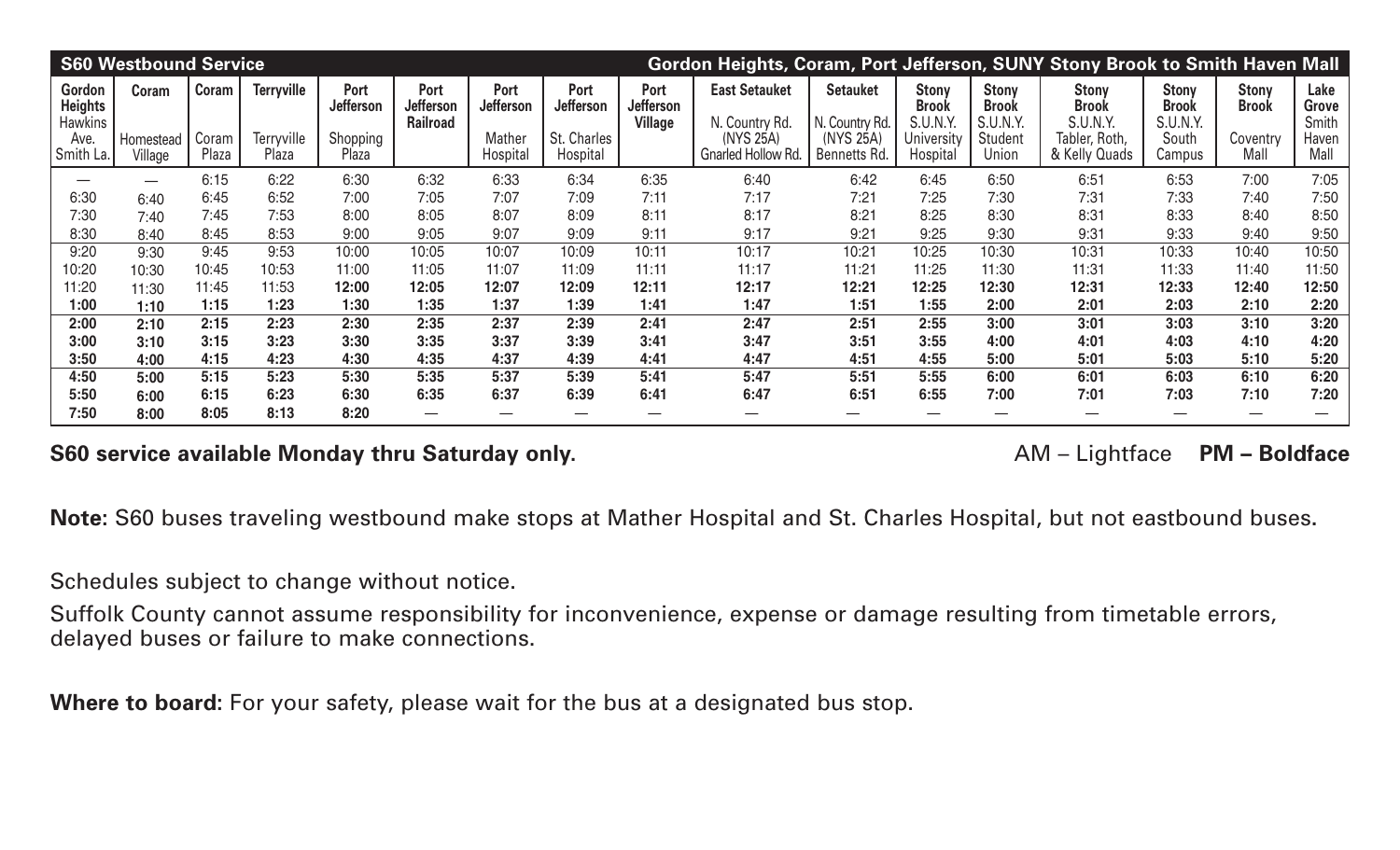|                        | <b>S60 Eastbound Service</b> |                                          |                                          |                                          |                                          |                                   | Smith Haven Mall to SUNY Stony Brook, Port Jefferson, Coram, Gordon Heights |                          |                                             |                   |                     |                |                      |                           |
|------------------------|------------------------------|------------------------------------------|------------------------------------------|------------------------------------------|------------------------------------------|-----------------------------------|-----------------------------------------------------------------------------|--------------------------|---------------------------------------------|-------------------|---------------------|----------------|----------------------|---------------------------|
| Lake<br>Grove<br>Smith | <b>Stony</b><br><b>Brook</b> | <b>Stony</b><br><b>Brook</b><br>S.U.N.Y. | <b>Stony</b><br><b>Brook</b><br>S.U.N.Y. | <b>Stony</b><br><b>Brook</b><br>S.U.N.Y. | <b>Stony</b><br><b>Brook</b><br>S.U.N.Y. | <b>Setauket</b><br>N. Country Rd. | <b>East Setauket</b><br>N. Country Rd.                                      | Port<br><b>Jefferson</b> | Port<br><b>Jefferson</b><br><b>Railroad</b> | Port<br>Jefferson | <b>Terryville</b>   | Coram          | Coram                | Gordon<br><b>Heights</b>  |
| Haven<br>Mall          | Coventry<br>Mall             | South                                    | Tabler, Roth,<br>Campus & Kelly Quads    | Student<br>Union                         | University<br>Hospital                   | (NYS 25A)<br>Bennetts Rd.         | (NYS 25A)<br>Gnarled Hollow Rd.                                             | <b>Village</b>           | Wilson St.                                  | Shopping<br>Plaza | Terryville<br>Plaza | Coram<br>Plaza | Homestead<br>Village | Hawkins Ave.<br>Smith La. |
| 8:00                   | 8:13                         | 8:18                                     | 8:20                                     | 8:21                                     | 8:26                                     | 8:30                              | 8:34                                                                        | 8:40                     | 8:45                                        | 8:50              | 8:57                | 9:05           | 9:10                 | 9:20                      |
| 9:00                   | 9:13                         | 9:18                                     | 9:20                                     | 9:21                                     | 9:26                                     | 9:30                              | 9:34                                                                        | 9:40                     | 9:45                                        | 9:50              | 9:57                | 10:05          | 10:10                | 10:20                     |
| 10:00                  | 10:13                        | 10:18                                    | 10:20                                    | 10:21                                    | 10:26                                    | 10:30                             | 10:34                                                                       | 10:40                    | 10:45                                       | 10:50             | 10:57               | 11:05          | 11:10                | 11:20                     |
| 11:00                  | 11:13                        | 11:18                                    | 11:20                                    | 11:21                                    | 11:26                                    | 11:30                             | 11:34                                                                       | 11:40                    | 11:45                                       | 11:50             | 11:57               | 12:05          | 12:10                | 12:20                     |
| 12:00                  | 12:13                        | 12:18                                    | 12:20                                    | 12:21                                    | 12:26                                    | 12:30                             | 12:34                                                                       | 12:40                    | 12:45                                       | 12:50             | 12:57               | 1:05           | 1:10                 | 1:20                      |
| 1:00                   | 1:13                         | 1:18                                     | 1:20                                     | 1:21                                     | 1:26                                     | 1:30                              | 1:34                                                                        | 1:40                     | 1:45                                        | 1:50              | 1:57                | 2:05           | 2:10                 | 2:20                      |
| 2:30                   | 2:43                         | 2:48                                     | 2:50                                     | 2:51                                     | 2:56                                     | 3:00                              | 3:04                                                                        | 3:10                     | 3:15                                        | 3:20              | 3:27                | 3:35           | 3:40                 | 3:50                      |
| 3:30                   | 3:43                         | 3:48                                     | 3:50                                     | 3:51                                     | 3:56                                     | 4:00                              | 4:04                                                                        | 4:10                     | 4:15                                        | 4:20              | 4:27                | 4:35           | 4:40                 | 4:50                      |
| 4:30                   | 4:43                         | 4:48                                     | 4:50                                     | 4:51                                     | 4:56                                     | 5:00                              | 5:04                                                                        | 5:10                     | 5:15                                        | 5:20              | 5:27                | 5:35           | 5:40                 | 5:50                      |
| 5:30                   | 5:43                         | 5:48                                     | 5:50                                     | 5:51                                     | 5:56                                     | 6:00                              | 6:04                                                                        | 6:10                     | 6:15                                        | 6:20              | 6:27                | 6:35           | 6:40                 | 6:50                      |
| 6:30                   | 6:43                         | 6:48                                     | 6:50                                     | 6:51                                     | 6:56                                     | 7:00                              | 7:04                                                                        | 7:10                     | 7:15                                        | 7:20              | 7:27                | 7:35           | 7:40                 | 7:50                      |
| 7:30                   | 7:43                         | 7:48                                     | 7:50                                     | 7:51                                     | 7:56                                     | 8:00                              | 8:04                                                                        | 8:10                     | 8:15                                        | 8:20              |                     |                |                      |                           |

## S60 service available Monday thru Saturday only. **AM** – Lightface PM – Boldface

Schedules subject to change without notice.

Suffolk County cannot assume responsibility for inconvenience, expense or damage resulting from timetable errors, delayed buses or failure to make connections.

**Where to board:** For your safety, please wait for the bus at a designated bus stop.